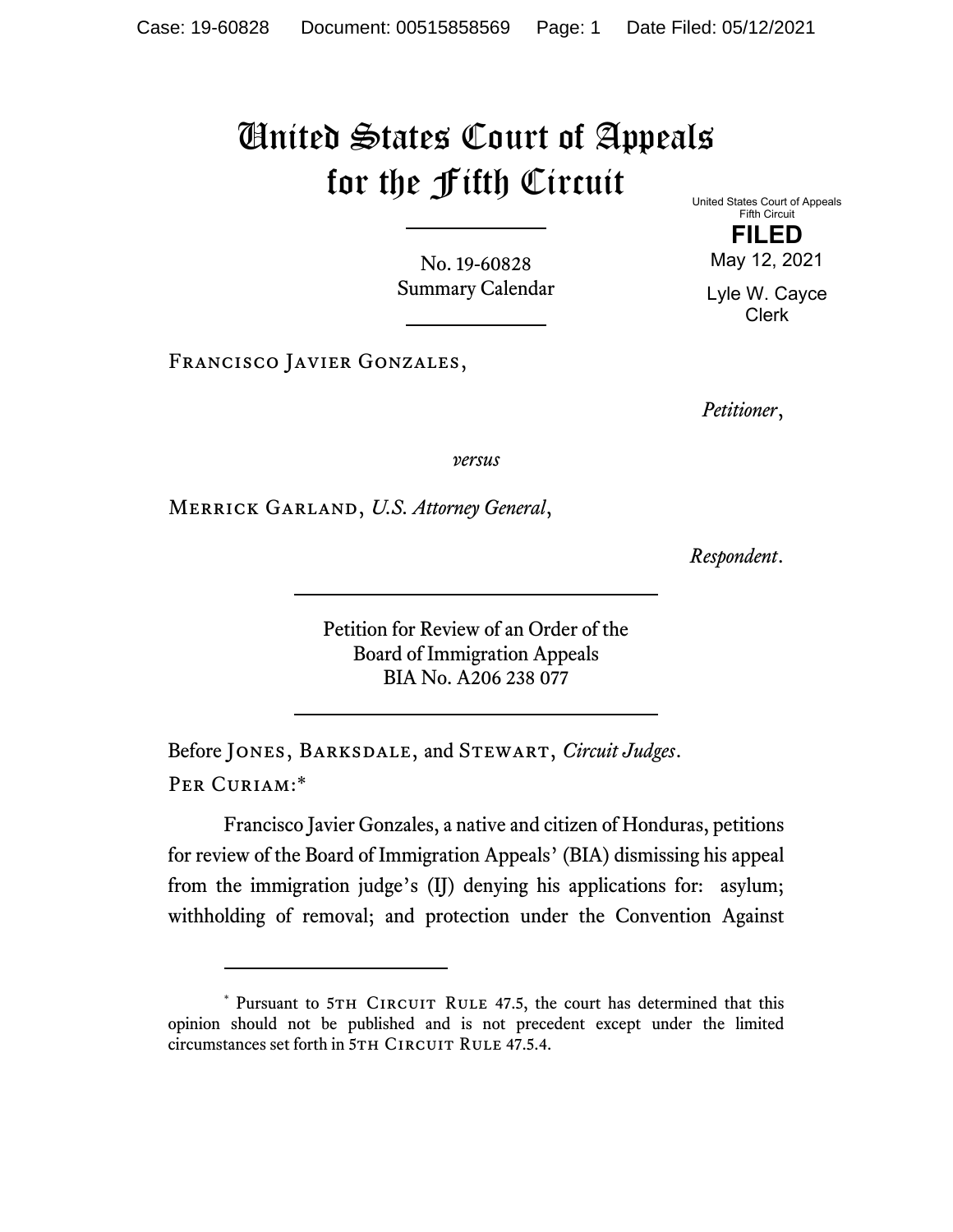## No. 19-60828

Torture (CAT). He contends: the IJ erred in finding his asylum application untimely; the BIA erred in denying asylum and withholding of removal based on failure to establish any past harm and fear of future persecution by Honduran criminal gangs on account of his membership in a cognizable particular social group; and the BIA erred in finding he failed to show the gangs would torture him with the acquiescence, or willful blindness, of public officials.

"On petition for review, we generally examine only the BIA decision and not that of the IJ." *Marques v. Lynch*, 834 F.3d 549, 552 (5th Cir. 2016). On the other hand, to the extent the IJ's ruling affects the BIA's decision, we review it. *Id.* at 553 (citing *Zhu v. Gonzales*, 493 F.3d 588, 593 (5th Cir. 2007)). Decisions denying asylum, withholding of removal, and relief under CAT are reviewed for substantial evidence. *Zhang v. Gonzales*, 432 F.3d 339, 344 (5th Cir. 2005). Under such standard, reversal is improper unless the evidence compels a contrary conclusion. *Orellana-Monson v. Holder*, 685 F.3d 511, 518 (5th Cir. 2012).

Regarding whether the IJ erred by finding his asylum application untimely, the application must be filed within one year following arrival in the United States, unless applicant qualifies for an exception, such as having previously applied for asylum, or can demonstrate "changed circumstances which materially affect[ed] the applicant's eligibility for asylum or extraordinary circumstances relating to the delay in filing an application" within the one-year period. 8 U.S.C.  $\S$  1158(a)(2)(B), (D); 8 C.F.R.  $\S$  $1208.4(a)(2)$ . The IJ found Gonzales' application untimely because it was filed eight years after he arrived in the United States; the BIA adopted and affirmed the IJ's decision to deny asylum because, even if it was timely filed, Gonzales failed to establish his qualifying for asylum. In the light of Gonzales' failing to file a timely asylum application, he may only receive his requested relief if he qualifies for an exception.